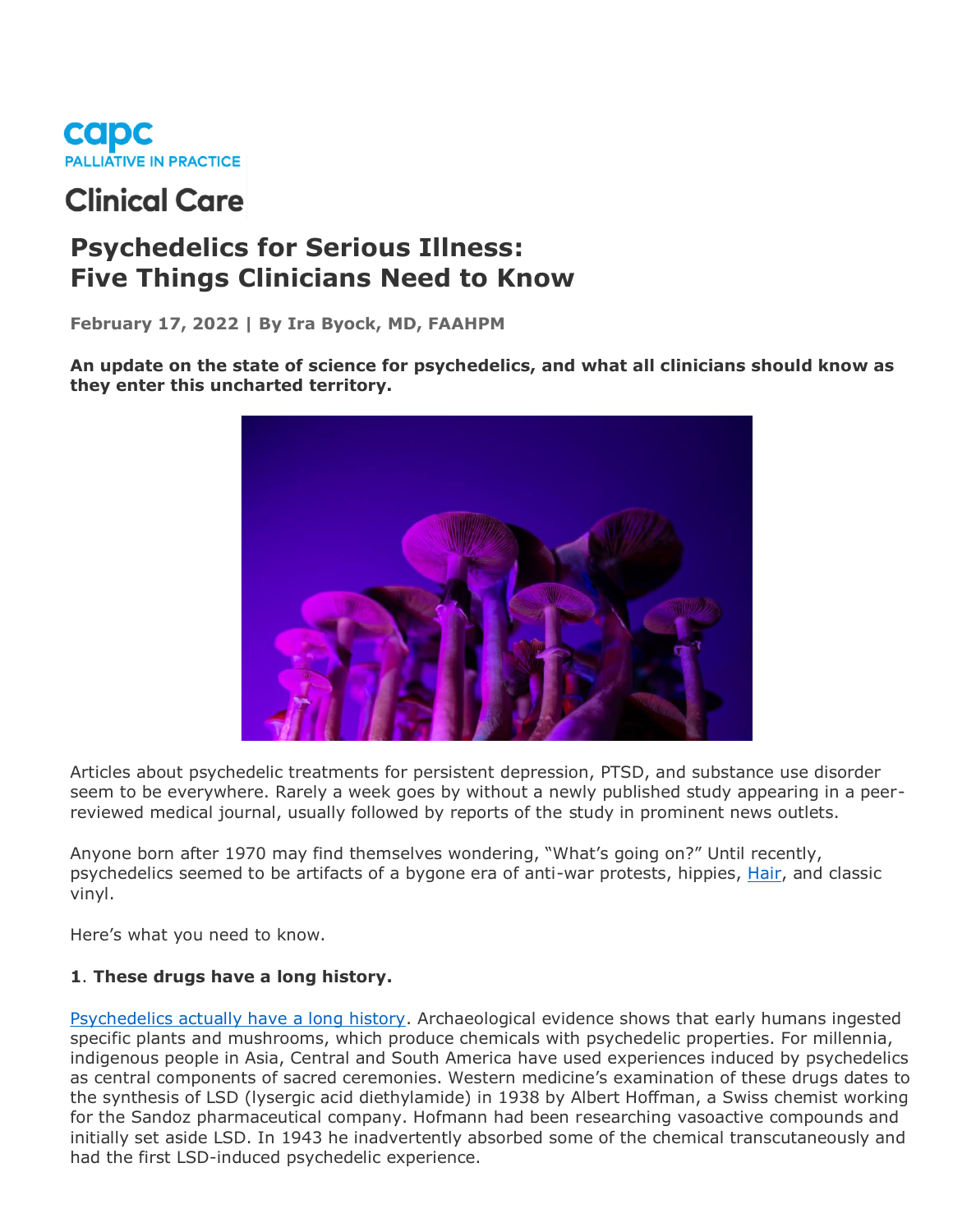Recognizing its intense psychic properties, Sandoz offered LSD to psychiatrists who were interested in exploring its therapeutic potential. From 1950 through early 1970s, licensed physicians could administer or prescribe LSD to patients. Research flourished in the form of bench science, case studies and small, non-randomized trials. Before falling victim to the excesses and cultural-political tensions of the era, more than 1,000 articles about psychedelics were published in the medical literature. Then the Nixon administration [reclassified psychedelics](https://www.ncbi.nlm.nih.gov/pmc/articles/PMC6791528/) as Schedule I drugs, signifying high potential for abuse and no legitimate use. Research ceased.

But seeds had been planted in the minds of a handful of clinicians and investigators. Early in the present century the FDA granted permission to researchers at [UCLA,](https://jamanetwork.com/journals/jamapsychiatry/fullarticle/210962) [NYU,](https://journals.sagepub.com/doi/10.1177/0269881116675512) and [Johns Hopkins](https://files.csp.org/Psilocybin/Griffiths2016CancerDistress.pdf) universities to conduct small, well-designed trials of psilocybin-assisted therapy. Consistent with previous findings, a large majority of patients with cancer and concomitant depression or anxiety demonstrated substantial improvements on standard scales. Notably, these benefits were often sustained through months of follow up. Publication of these studies ushered in the current renaissance of psychedelic-assisted therapies.

#### **2. These are experiential therapies.**

Given the attention that LSD (Acid), psilocybin (Magic mushrooms) or MDMA (Ecstasy and Molly) attract, it is easy to think of psychedelic-assisted therapies as drug treatments. Obviously, in some sense they are. However, important distinctions exist between psychedelic-assisted therapies and treatment with an antidepressant, anxiolytic, analgesic, or anticonvulsant medication. Medications for affective disorders are usually administered one or more times daily and produce therapeutic effects through sustained changes in the brain's chemical milieu and neurophysiology. Psychedelics are typically administered once, or in a series of 2 to 3 times, and only alter brain chemistry and physiology for brief periods of time.

Therapeutic effects of psychedelics result from experiences they can evoke. The psychedelic-induced experiences are not intoxication, sedation or clouded sensorium of the sort caused by opioids, benzodiazepines, or alcohol. Patients given psychedelics under therapeutic circumstances typically report heightened physical sensations, enhanced clarity and understanding associated with fresh insights and perspectives about themselves, their relationships to others and to the natural world. People commonly describe a visceral sense of meaning, heightened love for others, appreciation for life and diminished fear of death. In published research, participants who described their experiences in [spiritual terms](https://www.liebertpub.com/doi/full/10.1089/act.2020.29309.apb) tended to have large and sustained improvements in scales of mood and well-being.

Psychedelic research protocols begin with screening for contraindications, followed by two or more preparatory counseling visits over a period of days or weeks. The psychedelic medication is administered in a single dose to produce an experience lasting approximately 6-10 hours. The psychedelic sessions take place in comfortable, esthetically pleasing settings. Participants are encouraged to lie recumbent, use eyeshades, and listen to selected music. Two therapists or trained guides are present throughout the experience to comfort and guide participants and assist them with practical needs, such as getting to a bathroom. This session is followed by one or more post-session counseling visits, usually beginning one or two days after the experience.

Current understanding is that psychedelic medications work by [temporarily relaxing the default mode](https://www.frontiersin.org/articles/10.3389/fnhum.2014.00020/full#B34)  [network.](https://www.frontiersin.org/articles/10.3389/fnhum.2014.00020/full#B34) These long-established patterns of interaction between specific functional components of the brain (medial prefrontal cortex, posterior cingulate cortex/precuneus and angular gyrus) which begin developing in childhood are loosened during psychedelic experiences. The world presents itself afresh, as if one were an infant or young child who has yet to associate objects or people with expectations and feelings. Being freed from assumptions, cognitive filters, and emotional associations is inherently disorienting, often confusing, and occasionally terrifying. With skillful guidance and reassurance, however, the experience can be wondrous and awe-inspiring. People commonly describe a deepened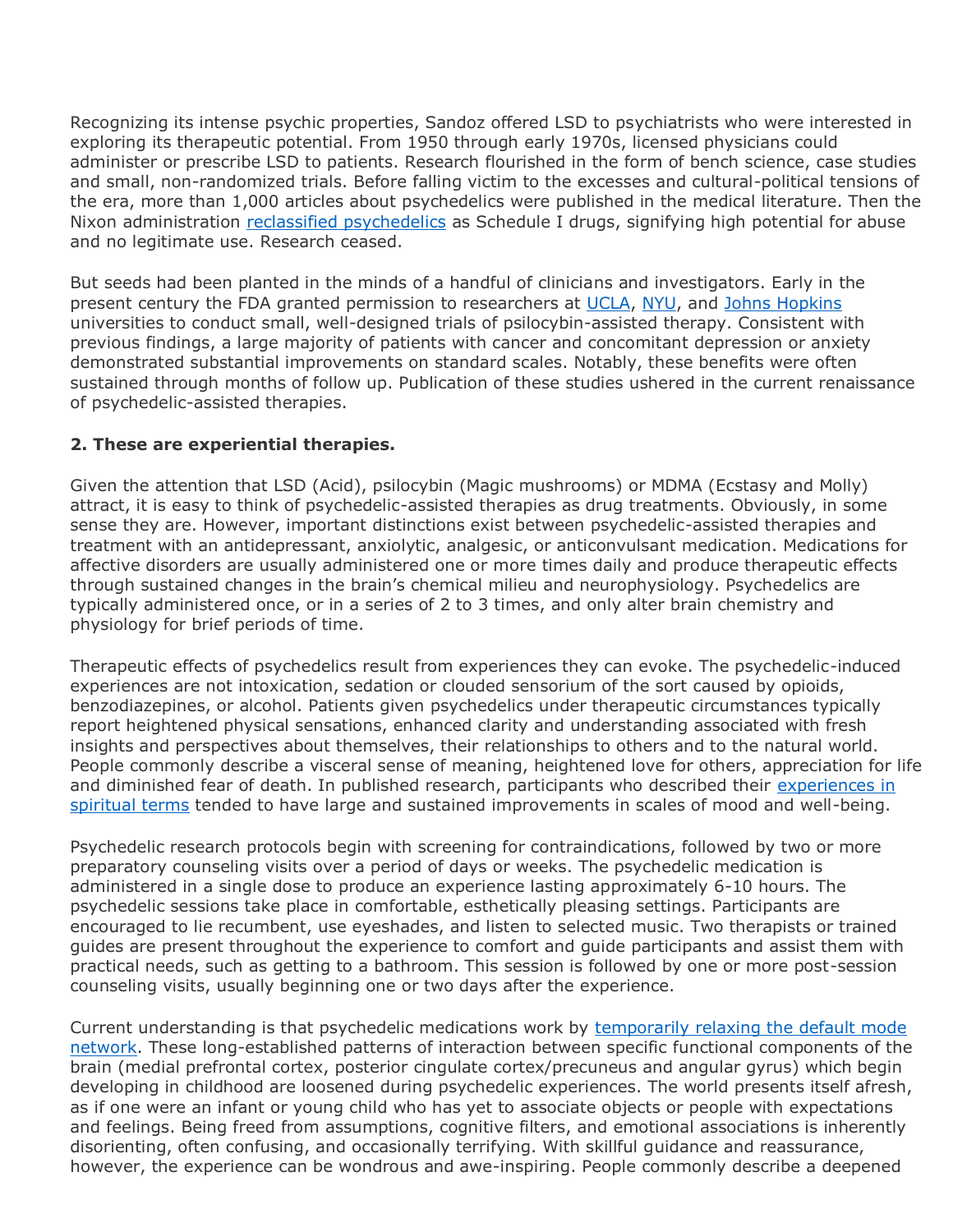appreciation for the beauty of nature, an intense sense of love for important people in their lives and gratitude for being alive.

If it strains credulity that a single experience can result in enduring shifts in a person's world view, quality of life and satisfaction with life, consider the personal accounts of people who survive neardeath experiences. Many relate that the experience transformed their life, leading them to reprioritize work and personal time, recommit to loving relationships, reinvest time and energy in creative interests or spiritual practices. Without exception people express being more appreciative and satisfied with their lives than they were before their brush with death.

The analogy of near-death experiences is apt. During the early phases of a psychedelic experience, as even basic assumptions loosen, a person's very sense of self may dissolve, leading to a brush with non-existence.

#### **3. Psychedelics are not all the same.**

Clinicians will encounter a variety of terms for specific categories of psychedelic compounds. So-called classical psychedelics include most naturally derived drugs in this class, such as peyote, amanita muscaria, DMT (N,N-Dimethyltryptamine), psilocybin, and ayahuasca, as well as synthetic LSD. Drugs in this group are also referred to as entheogens, from Greek éntheos "possessed by a god, inspired." These agents are thought to predominantly act on serotonin (5-HT) receptors.

MDMA (N-Methyl-3, 4-methylenedioxyamphetamine), also a synthetic, is referred to as an empathogen, which connotes its tendency to evoke strong emotional connections and feelings of love. It is active at 5-HT and NMDA receptors.

Ketamine is a common FDA-approved dissociative anesthetic. In moderate, subanesthetic doses, ketamine is an atypical psychedelic producing experiences similar to entheogens. Ketamine acts mainly on NMDA glutamate receptors.

#### **4. Palliative care teams will be caring for patients who undergo psychedelic experiences. A few already are.**

People living with serious illness commonly experience persistent anxiety, depression, and demoralization despite comprehensive palliative care and evidence-based counseling. Currently available medications come with bothersome side effects, antidepressants may require weeks to take effect, and often fail to sufficiently alleviate emotional and existential suffering. Patients may be left with the sense that life is not worth living.

It's easy to understand why interest in these modalities is strong among some patients we currently serve as well as some clinical colleagues.

The [Aquilino Cancer Center](https://www.aquilinocancercenter.com/) in Maryland is currently researching a group therapy model with patients undergoing cancer treatment that includes a guided psilocybin- induced session. If shown to be beneficial, Aquilino clinicians hope to add such therapy as a supportive care option to their standard treatment protocols.

A few [psychiatrists,](http://philwolfsonmd.com/ketamine-assisted-psychotherapy.html) [anesthesiologists,](https://mellodyhayes.com/) and [palliative care clinicians](https://psychedelic.support/network/sunil-kumar-aggarwal-md-phd-faapmr/) are administering ketamine in psychedelic doses to complement therapy for patients with serious medical conditions which may include ALS, organ failure and early dementia. Free-standing ketamine clinics provide off-label intermittent infusions to treat depression and may begin offering higher doses of ketamine for people seeking psychedelic experiences.